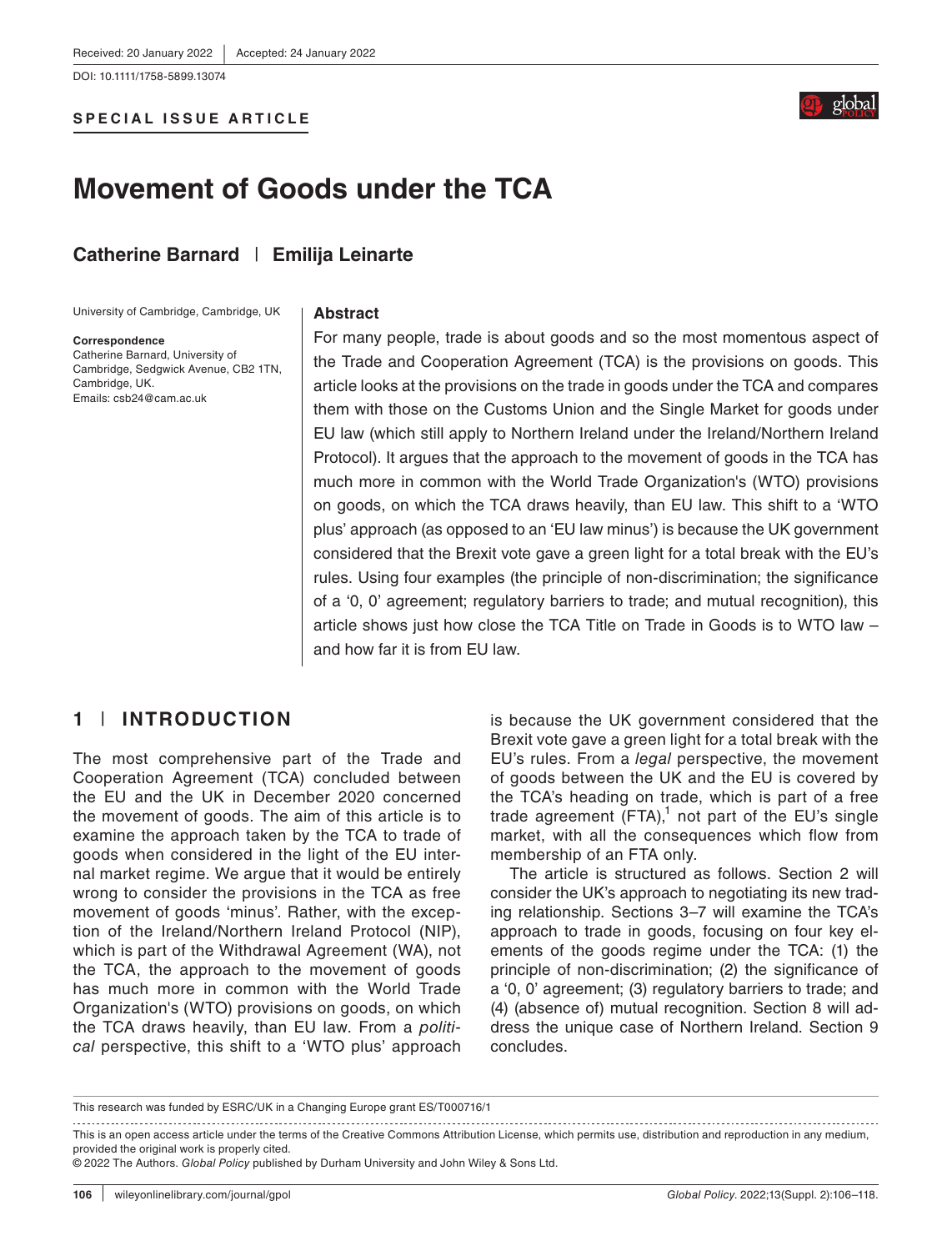## **2** | **THE TCA PROVISIONS ON TRADE IN GOODS**

International economic cooperation may take various forms ranging from a free trade area, a customs union through to a single market. In essence, the closer the economic integration, the greater the economic benefits but the less regulatory autonomy trading partners preserve. For the EU's single market (characterised by free movement of goods, persons, services and capital) to function properly, member states consent to abide by common rules which require them to relinquish significant parts of their (sovereign) powers and be subject to the jurisdiction of the European Court of Justice and the European Commission. In exchange, members benefit from free movement of goods within the EU (i.e. movement without tariffs, and without significant paperwork and checks). This has allowed the development of just-in-time production and also the availability of a vast array of goods to consumers. At the other end of the spectrum, for those states which are members of the WTO only, they largely retain their regulatory powers, but trade between them is subject to tariffs and technical barriers to trade including significant paperwork. As we shall see, the TCA provisions are much closer to the WTO end of the spectrum.

## **3** | **NEGOTIATING THE FUTURE TRADE RELATIONSHIP**

So, what type of a new relationship did the UK and the EU wish to frame following the UK's withdrawal from the EU? The choice was limited because of the UK's red lines which the government drew at the very start of the Brexit negotiations. The government's pledge to end the jurisdiction of the Court of Justice and to stop free movement of persons meant that the UK would no longer be part of the EU's single market.<sup>2</sup> Being part of the internal market for goods only was not an option either (except, as it turned out, for Northern Ireland), as the EU's 'no cherry picking' policy meant that, according to the EU, the four freedoms were indivisible. The UK's deire to do independent trade deals also ruled out staying in the Customs Union.

With the Single Market and Customs Union off the table, what was left? In May, 2019 Theresa May (then prime minister) outlined the key features of the UK's preferred trade relationship with the EU (May, 2019). The gist of it was that the UK would seek *as close* to frictionless trade in goods with the EU *as possible* while remaining outside the Single Market and ending free movement of persons. It was suggested that the UK would keep up to date with EU rules for goods and agricultural products (dynamic alignment) in order to reduce checks at the border. The UK's position was later modified to call for a looser trading relationship:

an 'ambitious' relationship (as opposed to a relationship which was 'as close as possible'), 'on the basis of a free trade agreement' (Owen, 2019). When Boris Johnson replaced Theresa May as prime minister before the start of EU-UK trade negotiations, the position changed again. Johnson confirmed that the UK would not be aligning with the EU rules on competition policy, subsidies, social protection, the environment or 'anything similar any more than the EU should be obliged to accept UK rules' (Johnson, 2020a).

His Brexit negotiations focused on a free trade area, with some commentators referring to it as 'Canada plus plus' in reference to the EU-Canada Comprehensive Economic and Trade Agreement (CETA). The latter is part of the EU's growing web of FTAs, including those with Japan, Singapore, Vietnam and other trading partners. These so-called 'new generation' FTAs not only remove or reduce tariffs in bilateral trade in a number of sectors but also cover other matters, such as investment protection, sustainable development and intellectual property. This is better than the position under the WTO, where tariffs can be levied by states provided the tariffs are non-discriminatory (i.e. the same tariffs apply to like goods imported from different countries). Tariffs on some products, like dairy products, can be very high (40 per cent plus) and so make imported products very expensive. Trade within a free trade area, however, is dependent on proving the goods' origin (i.e. place of manufacture). This requires the application of complex 'rules of origin'.

The revised political declaration setting out a framework for the future relationship between the UK and the EU established 'the parameters of an ambitious, broad, deep and flexible partnership across trade and economic cooperation with a comprehensive and balanced Free Trade Agreement at its core' (European Commission, 2019). The political declaration further specified the expected arrangement of trade in goods:

> … With a view to facilitating the movement of goods across borders, the Parties envisage comprehensive arrangements that will create a free trade area, combining deep regulatory and customs cooperation, underpinned by provisions ensuring a level playing field for open and fair competition.

With the goalposts set, the negotiations of the future relationship agreement commenced in March 2020, following the UK's official withdrawal of its membership of the EU, the terms of which had been agreed in the Withdrawal Agreement and the start of an 11-month transition period. Both sides produced their proposed drafts for the future FTA. In case of a failure to agree on a free trade agreement, the EU and the UK would have 'fallen back' on WTO rules, an outcome which many viewed as harmful to both sides. A no deal situation was avoided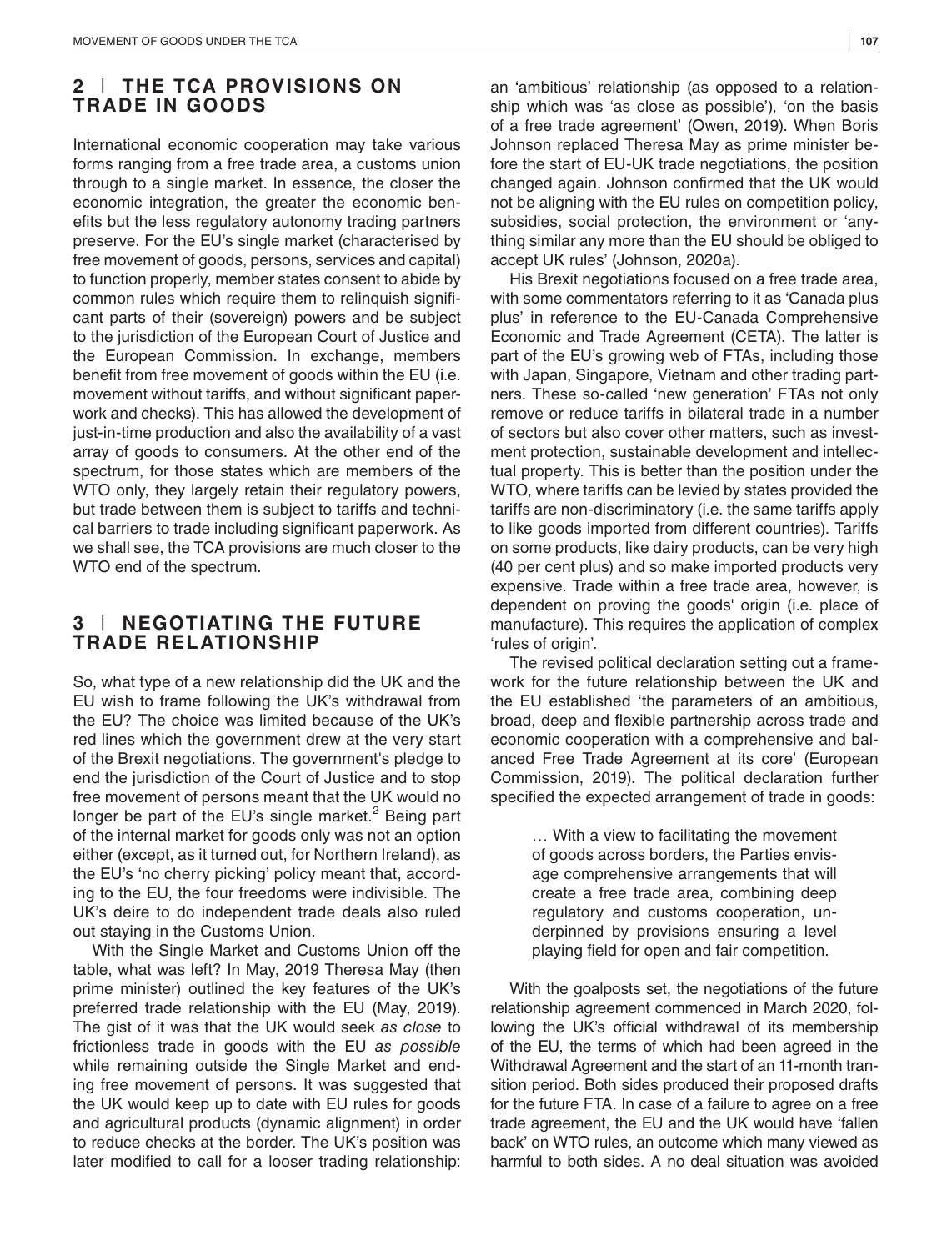at the 11th hour, as the EU–UK Trade and Cooperation Agreement was signed on 24 December 2020. The European Parliament approved the TCA on 28 April 2021 following four months of provisional application of the TCA.

So, what trade in goods arrangements were agreed under the TCA and where precisely did the TCA fall on the spectrum of different levels of economic integration? We will first consider the structure of the title on trade in goods under the TCA. It provides a first indication, albeit formalistic, that the TCA is modelled on the WTO framework. The essential differences between the EU rules on free movement of goods and the TCA trade in goods regime will then be highlighted (Sections 5–8).

## **4** | **THE STRUCTURE OF THE TCA IN RESPECT OF GOODS**

Trade in goods is governed by Title I (under Heading One, 'Trade', in Part Two of the TCA). The Title is divided into thematic chapters:

- 1. National treatment and market access for goods (including trade remedies).
- 2. Rules of origin (RoO).
- 3. Sanitary and phytosanitary (SPS) measures.
- 4. Technical barriers to trade (TBT).
- 5. Customs and trade facilitation.

The titles of the chapters closely resemble the different agreements of the WTO: the WTO Agreement on Rules of Origin, the Agreement on the Application of Sanitary and Phytosanitary Measures (the SPS agreement), the Agreement on Technical Barriers to Trade (the TBT agreement) and the Trade Facilitation Agreement (TFA). A similar structure for the trade in goods title was provided in both the UK's and the EU's draft proposals for a free trade agreement.

These chapter headings already indicate that the trade in goods chapter under the TCA is essentially different from the free movement of goods regime under EU law. While, as with EU law, tariffs and quotas on EU–UK trade are prohibited (the so-called '0, 0' deal), unlike EU law regulatory restrictions (i.e. the 'measures having equivalent effect' or 'MEEs' category) are not. As a result, there is no free movement of goods between the UK and the EU – imported goods must undergo regulatory checks at the border. In addition, goods originating in third countries which are imported to the EU through the UK must comply with the appropriate (and highly complex) rules of origin. This means that *all* goods – including those originating in the UK – must undergo a complex examination in order to verify their origin and to apply the right tariff – a zero tariff for UK goods and a particular Common Customs Tariff (CCT) for foreign goods.

Given that trade in goods under the TCA shows little, if any, resemblance to the free movement regime under EU law, the question then is how liberal is the EU–UK arrangement? In the following sections 5–8 we explore some of the features of the trade in goods Title under the TCA and compare them to the closest analogue in the EU's Treaty on the Functioning of the European Union (TFEU). This comparison will show that the TCA is very much modelled on the WTO framework, not a stripped-down version of the EU's rules on free movement of goods.

## **5** | **THE PRINCIPLE OF NON-DISCRIMINATION**

## **5.1** | **The EU approach**

The role of the principle of non-discrimination in international economic law varies under different frameworks for economic cooperation. Its significance within the free movement of goods regime under EU law is not straightforward (Diebold, 2011). The EU treaties, as interpreted by the Court of Justice in the *Dassonville* case,<sup>3</sup> and *Cassis de Dijon* on mutual recognition (Rewe Zentral, 1979) (Barnard, 2021; Schütze, 2021) prohibit *any* restrictions to free movement of goods (unless one of the derogations applies), the so-called market access approach (*Dassonville*, 1974). The *Dassonville* formula was criticized for being so broad that it meant Article 34 TFEU could be used to challenge national rules which circumscribe general commercial freedoms in various ways that are non-discriminatory, thus limiting member states' ability to pursue a variety of social purposes which do not restrict interstate trade (Barnard, 2019). As a response to this criticism, the Court of Justice eventually, in *Keck*, carved out a category of non-discriminatory national measures restricting certain selling arrangements (CSAs) from the scope of Article 34 TFEU (*Keck & Mithouard*, 1993).

The Court, however, returned to a market access approach in *Commission* v. *Italy (trailers)* (*Commission of the European Communities v Italian Republic (trailers)*, 2009), ruling that 'any other measure which hinders access of products originating in other Member States to the market of a Member State is also covered' by the concept of MEEs and is thus unlawful under Article 34 TFEU unless one of the exceptions applies. The Court in *Trailers* thus reduced the role of the principle of non-discrimination in the context of free movement of goods under EU law because even those measures which are non-discriminatory but nevertheless hinder intra-Union trade may be found in breach of Article 34 TFEU.

The principle of non-discrimination within the free movement of goods may thus be considered as one of the conditions for free trade. However, the Court's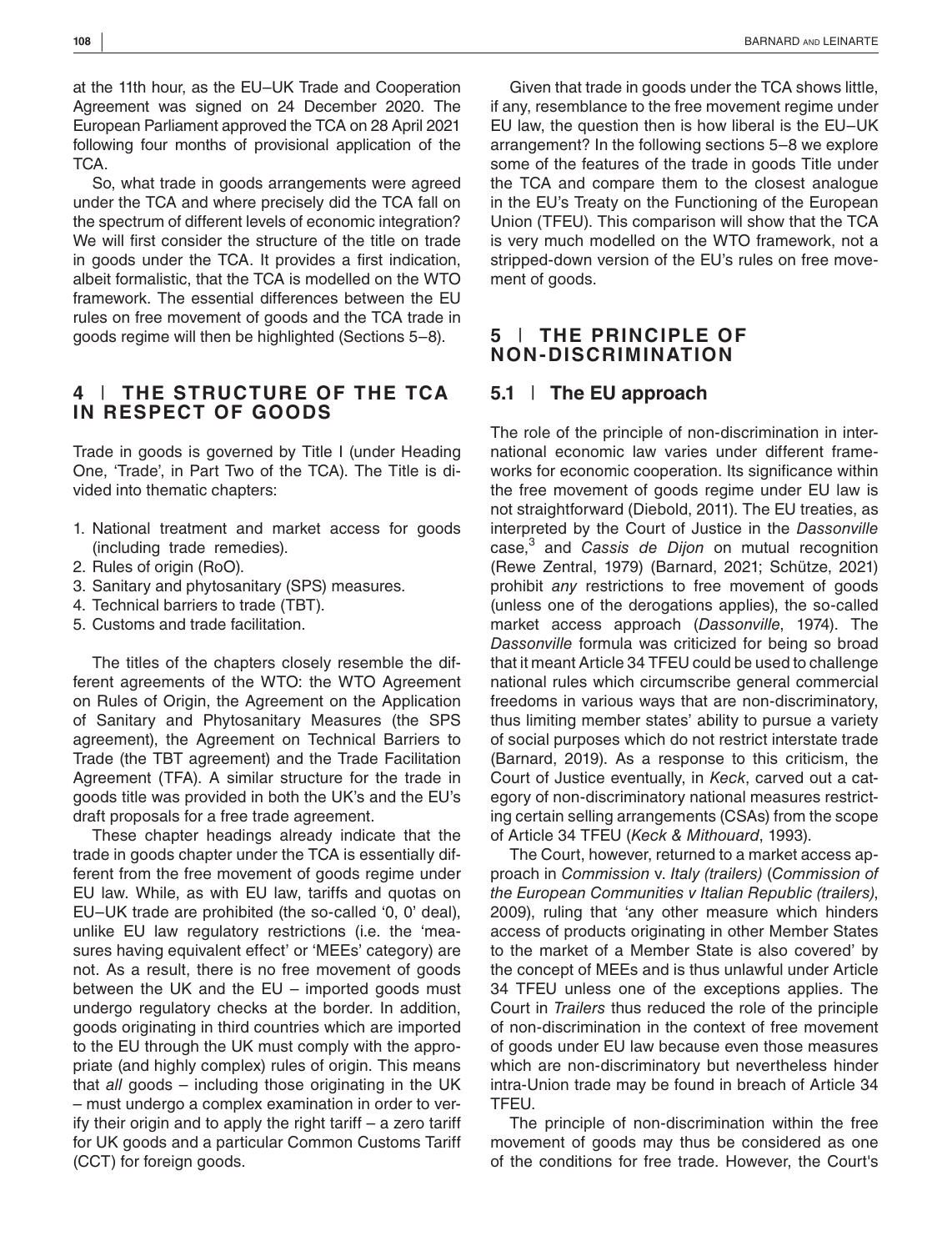interpretation of the conditions for the creation and functioning of the Single Market requires more than elimination of discriminatory treatment – it is based on the prohibition of obstacles to trade, whether discriminatory or not. This approach, combined with high levels of EU harmonisation legislation, significantly limits the regulatory powers of the member states. For this reason the UK opted to be out of the EU Single Market and chose a more distant trade relationship with the EU. Trade in goods under the TCA is instead based on  $$ and limited to – the principle of *national treatment*. The TCA does not eliminate non-discriminatory measures, nor does it establish the principle of mutual recognition, nor does it apply the market access principle as understood in *Trailers*.

## **5.2** | **The national treatment approach**

The principle of national treatment has deep roots in international economic law and is at the core of the multilateral trading system conceived after the Second World War. Together with the most favoured nation (MFN) principle (see below), it is the key principle of WTO law and has been the traditional approach since the 1947 General Agreement on Tariffs and Trade (GATT). National treatment prohibits discrimination between like imported and domestically produced goods. The principle, which is enshrined in Article III GATT, covers internal taxation and other governmental regulation. The first paragraph of Article III says:

> The contracting parties recognize that internal taxes and other internal charges, and laws, regulations and requirements affecting the internal sale, offering for sale, purchase, transportation, distribution or use of products, and internal quantitative regulations requiring the mixture, processing or use of products in specified amounts or proportions, should not be applied to imported or domestic products so as to afford protection to domestic production.

Article 19 TCA incorporates Article III of GATT. It says:

Each Party shall accord national treatment to the goods of the other Party in accordance with Article III of GATT 1994 including its Notes and Supplementary Provisions. To this end, Article III of GATT 1994 and its Notes and Supplementary Provisions are incorporated into and made part of this Agreement, *mutatis mutandis*.

The incorporation of GATT Article III into free trade agreements is not unique to the TCA. It can also be seen in, for example, Article 2.3 CETA, Article 2.3 of the EU-Singapore FTA and Article 2.1 of the EU-Vietnam FTA. Given the direct incorporation of GATT Article III in the TCA it is likely that in case of dispute under the TCA, the principle of national treatment would be interpreted in line with the WTO jurisprudence. The same will apply to the exceptions in Article XX GATT, such as the protection of human, animal, or plant life or health (which themselves are broadly repeated in Article 36 TFEU). Article 412 TCA says:

Nothing in Chapter 1 and Chapter 5 of Title I, Chapter 2 of Title II, Title III, Title VIII and Chapter 4 of Title XI shall be construed as preventing a Party from adopting or maintaining measures compatible with Article XX of GATT 1994. To that end, Article XX of GATT 1994, including its Notes and Supplementary Provisions, is incorporated into and made part of this Agreement, mutatis mutandis.

## **5.3** | **MFN**

The WTO agreements are also underpinned by the MFN (most favoured nation) principle. This means that countries cannot normally discriminate between their trading partners. So under WTO law states are entitled to levy tariffs on imported goods, provided those tariffs are the same, irrespective of whether the goods come from State A (a country with which the importing state has good relations) or State B (a country with which the importing state has less good relations).

The EU's new generation FTAs, including the TCA, do not include an MFN obligation. This means that the EU is not obliged to extend the 'zero tariff' treatment afforded under the TCA to its other trading partners. The absence of an MFN obligation under FTAs is logical – the very idea of negotiating preferential trade arrangements between two or more trading partners would lose its rationale if that same treatment would then have to be afforded to all other trading nations. The WTO does allow for a departure from the MFN principle in the case of preferential treatment under a regional trade agreement which satisfies Article XXIV GATT (this explains why negotiation of the new generation FTAs, including the TCA, is allowed under the WTO law).

## **6** | **'0, 0' AGREEMENT**

#### **6.1** | **Zero tariffs**

National treatment applies only once a product has entered the market – it does not prohibit customs duties on imports. The TCA does, however, prohibit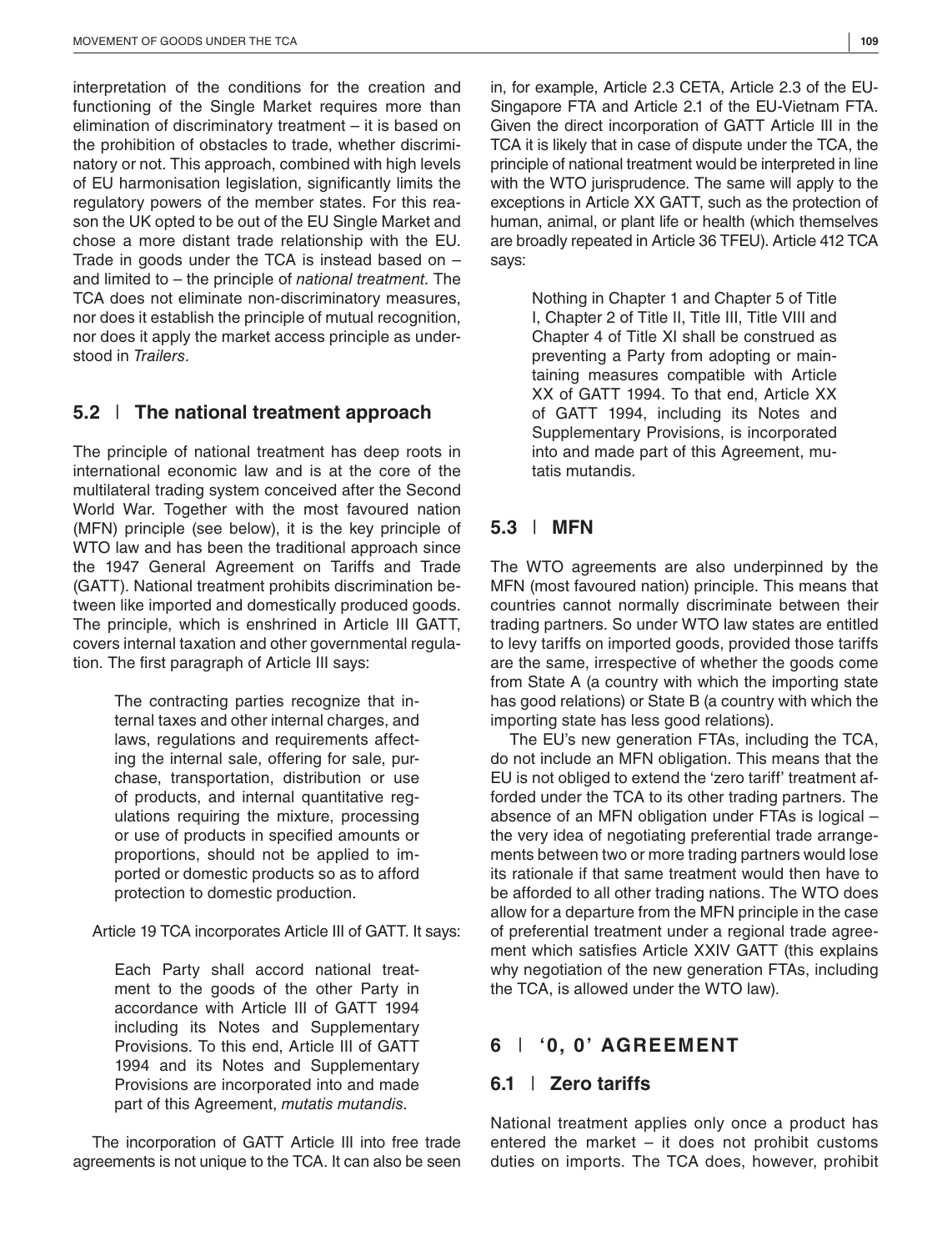customs duties both on imports (Article 21 TCA) and exports (Article 22 TCA) for goods originating in (and proved/able to be proved to be originating in (Art 52 TCA)) the UK and EU (Arts 37–53 and Annex 3). The zero tariff treatment on all products under the TCA distinguishes the TCA from other trade agreements – tariffs apply to trade between WTO members (but they cannot exceed the 'bound' rates, i.e. rates included in members' schedules) $<sup>4</sup>$ , while CETA eliminates tariffs</sup> on most but not all products (tariffs remain on poultry, meat and eggs).

However, all is not quite as it seems. If a French good comes into the UK from France it is not subject to tariffs (but still has to pay import VAT). If a French good comes into the UK from France and then is exported to Ireland, it will be subject to a tariff unless it has undergone processing. This has made 'groupage' (the consolidation of various consignments, often from multiple companies, on a single lorry) – difficult. The UK used to be a hub for groupage of products (using large distribution centres serving the rest of the UK and Ireland and from Ireland into the EU). But groupage does not count as processing and so does not confer UK/EU origin. Therefore, the goods then face tariffs on reexport to the EU (European Commission, 2021a).<sup>5</sup>

Even though the TCA is premised on zero tariffs, for some traders, proving origin to get the preferential (zero) tariff may be so burdensome or difficult that they opt instead to pay the UK/EU's MFN tariff (HM Revenue & Customs, 2020). The TCA requires the collection of data on so-called preference utilisation (i.e. how many traders use the preferential tariff in the TCA) (Art 31 TCA).

So far, we have been looking at the TCA; what about EU law? EU law also prohibits customs duties on goods moving between the member states, but the reach of Article 30 TFEU is greater and includes a prohibition not just on customs duties but also on charges having equivalent effect to customs duties.

#### **6.2** | **Zero quotas**

One limb of the UK/EU 0,0 deal is zero tariffs, the other is zero quotas. This is found in Article 26 TCA which provides:

> A Party shall not adopt or maintain any prohibition or restriction on the importation of any good of the other Party or on the exportation or sale for export of any good destined for the territory of the other Party, except in accordance with Article XI of GATT 1994, including its Notes and Supplementary Provisions. To that end, Article XI of GATT 1994 and its Notes and

Supplementary Provisions are incorporated into and made part of this Agreement, mutatis mutandis.

Again, the TCA relies on, and incorporates by reference, the relevant provision in GATT 1994, Article XI.

Under EU law, Article 34 TFEU also prohibits quantitative restrictions but goes further in its prohibition on measures having equivalent effect (MEEs) (i.e. nontariff barriers). As the next section will show, in this respect there is a stark divergence between the TCA and EU law.

## **7** | **TECHNICAL BARRIERS TO TRADE**

While the TCA provides for 'zero tariff, zero quota' trade in goods, it does not eliminate another highly significant obstacle to interstate trade – regulations. Technical barriers to trade (TBT) and sanitary and phytosanitary standards (SPS)<sup>6</sup> are regulations and standards which producers must meet in order to be able to place their product in the importing state's market. These are non-tariff barriers to trade. TBT and SPS requirements pose a particular problem to trade liberalisation as domestic safety standards can be justified on the grounds of protecting public, animal and plant health but can also be misused as disguised protectionism. Prior to the UK's withdrawal from the EU, the double burden of complying with diverging technical regulations was avoided either through EU harmonisation or through the principle of mutual recognition, which ensured that normally producers would need to meet only one set of regulations, that of the home state. The combination of harmonisation and mutual recogntion means that in most cases manufacturers are obliged to meet only one set of technical requirements – EU-wide rules or, if rules are not harmonised, domestic regulations of the exporting member state. As will be explained below, the TCA does not provide for mutual recognition which means that UK producers will have to meet the TBT and SPS of each EU member state (and vice versa).

# **7.1** | **The TCA: TBT**

While, as we have seen, the EU largely eliminates TBT and SPS barriers to trade enacted by 27 member states through EU level regulatory harmonisation (or mutual recognition), new generation FTAs generally follow the WTO approach which allows states to regulate (almost) freely. Article 90 TCA incorporates Articles 2 to 9 of the WTO TBT Agreement. These TBT provisions allow states to introduce technical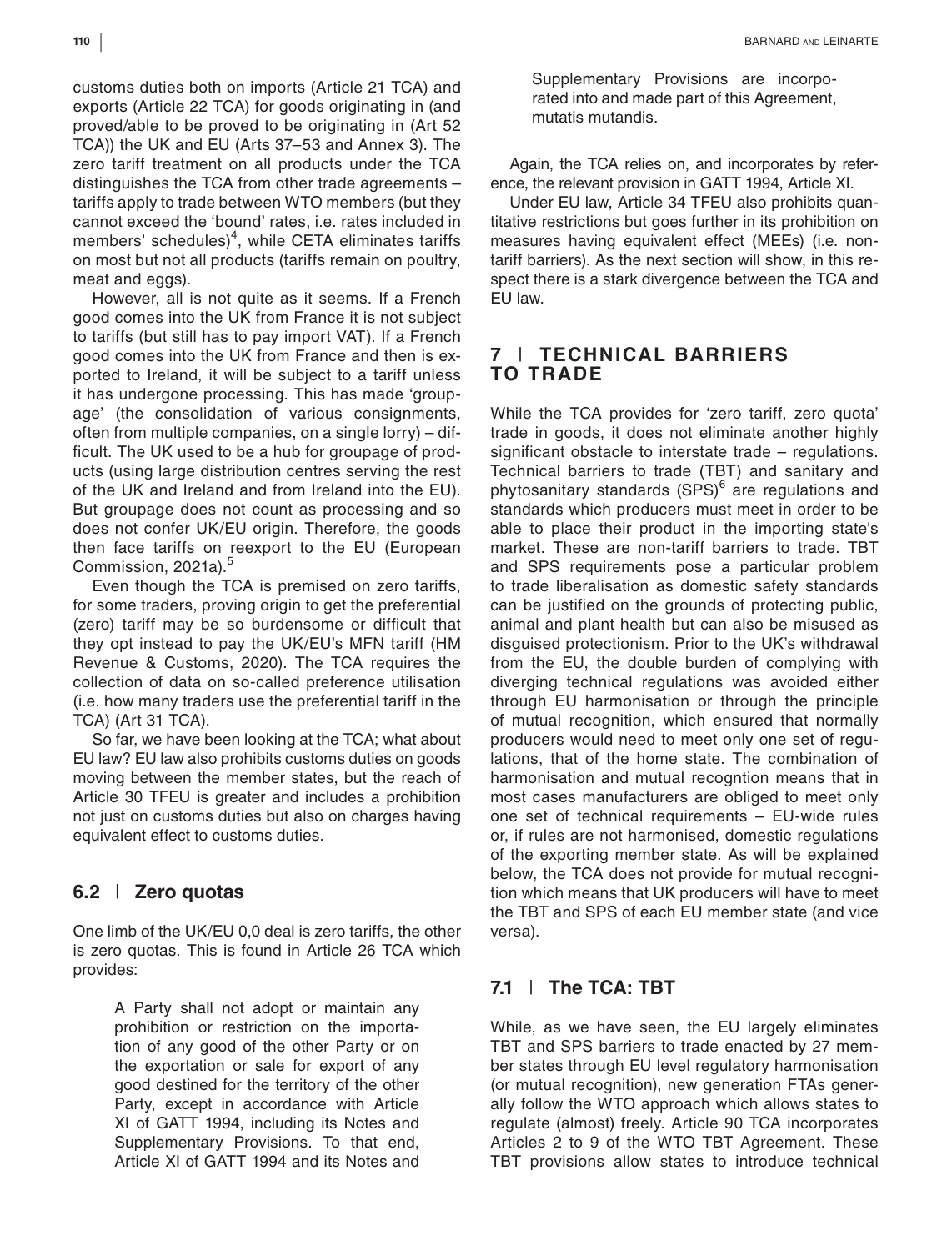regulations and standards, as well as conformity assessment procedures, including packaging, marking and labelling requirements. In other words, the WTO framework – and the TCA which is modelled on it – follows the principle that national regulation is 'allowed unless prohibited'. This is the direct opposite to the 'prohibited unless allowed' approach under EU law.

While the right to regulate is not absolute and must be, inter alia, non-discriminatory as between two like products, members may regulate as long as they do not impose 'unnecessary obstacles to international trade' (Article 2.2 TBT). Direct incorporation of the core provisions of the TBT Agreement into the TCA means that EU-UK trade will be subject to domestic product requirements. Accordingly, the principle of non-discrimination will be the main tool to limit the negative effects of technical barriers in EU-UK trade. This means that domestic product requirements are, though conditional on equal treatment and necessity, allowed, with the result that exported products will need to meet technical requirements of each host state market, resulting in a heavy burden on producers.

The TBT provisions cover a wide range of national rules. Annex 1 of the TBT Agreement – and the TCA through the incorporation of Annexes 1 to 3 of the TBT Agreement (Article 90 TCA) – defines technical regulations in broad terms as mandatory documents which lay down product characteristic or their related processes and production methods (PPMs). Defining the limits of the latter category has caused a debate among the WTO members, in particular in relation to non-productrelated PPMs which do not affect the product's physical characteristics, but which distinguish ways in which they have been produced (e.g. whether members can discriminate between wood products derived from sustainably grown forest and wood where the production method is unknown, or goods produced using child labour).

In order to further eliminate regulatory obstacles to trade the EU has introduced a 'CE' marking which is required for many products (e.g. medical devices, machinery, radio equipment) $7$  and shows that the product has been assessed to meet EU safety, health and environmental requirements. By placing the CE mark, the producer confirms that the product conforms with all the EU requirements and has undergone conformity assessment. The marking allows the manufacturer to sell products throughout the EEA, whether produced in the EU or abroad, without having to verify conformity separately in each importing market.

While the UK is keen to introduce its own UKCA mark (Hart, 2021), manufacturers want to continue using the CE marking (which they can do so long as the UK's rules do not diverge from EU rules); they were due to use the UKCA mark from 1 January 2021. However, the government has granted 'a major concession to British

business by prolonging the deadline for companies to adopt a new 'UKCA' safety and quality mark for their goods after Brexit' (Foster & Thomas, 2021). Business had told the government that the UK lacked the testing capacity necessary for the introduction of the UKCA mark. They also feared that EU-based suppliers were in many cases not ready to obtain a UKCA mark in order to supply goods to the UK market and that 'where EU companies supplied only a small number of goods or components, they were not willing to bear the costs of certifying those products for a handful of UK businesses' (Foster & Thomas, 2021). The case of the CE marking is just one example of how the UK's rhetoric of regulatory autonomy collides with the reality of market size and geography.

## **7.2** | **The TCA: SPS**

As we have seen, the TBT agreement (and the TCA Chapter 4 which incorporates it) covers technical regulations and standards which are defined broadly and are not subject to purpose or sectoral limitations. The TBT agreement, however, does not apply to sanitary and phytosanitary measures which are governed by a separate SPS agreement. The SPS agreement covers requirements which aim to protect human or animal health from foodborne risks or animal or plant carried diseases, as well as animals and plants from pests or diseases.

As with the TBT regime, the TCA's SPS rules are modelled on the WTO framework: Article 72 of the TCA reaffirms the rights and obligations under the WTO's SPS agreement.<sup>8</sup> Under the WTO regime, members are free to choose the level of protection they deem necessary and to establish measures to implement the targeted protection level (Art 2(1) SPS). However, national standards must be based on standards developed by accepted and recommended international organisations (Art 3(1) SPS). While any stricter protection must be justified by a scientific risk assessment, Article 5(7) SPS allows countries to adopt SPS measures on the basis of 'available pertinent information' in cases where relevant scientific evidence is insufficient. Article 74 of the TCA says that the UK and the EU affirm their commitment under Article 5(2) of the SPS agreement to the need for scientific evidence in the assessment of risks.

So as with TBT, the starting point is members' right to regulate (and thus impose additional barriers to international trade). In order to reduce the negative effects of domestic regulation to interstate trade, the WTO framework recommends that members accept measures of other members as equivalent (Art 2.7 of the TBT agreement and Art 4 of the SPS agreement), even if these measures differ from their own, if the exporting member 'objectively demonstrates' to the importing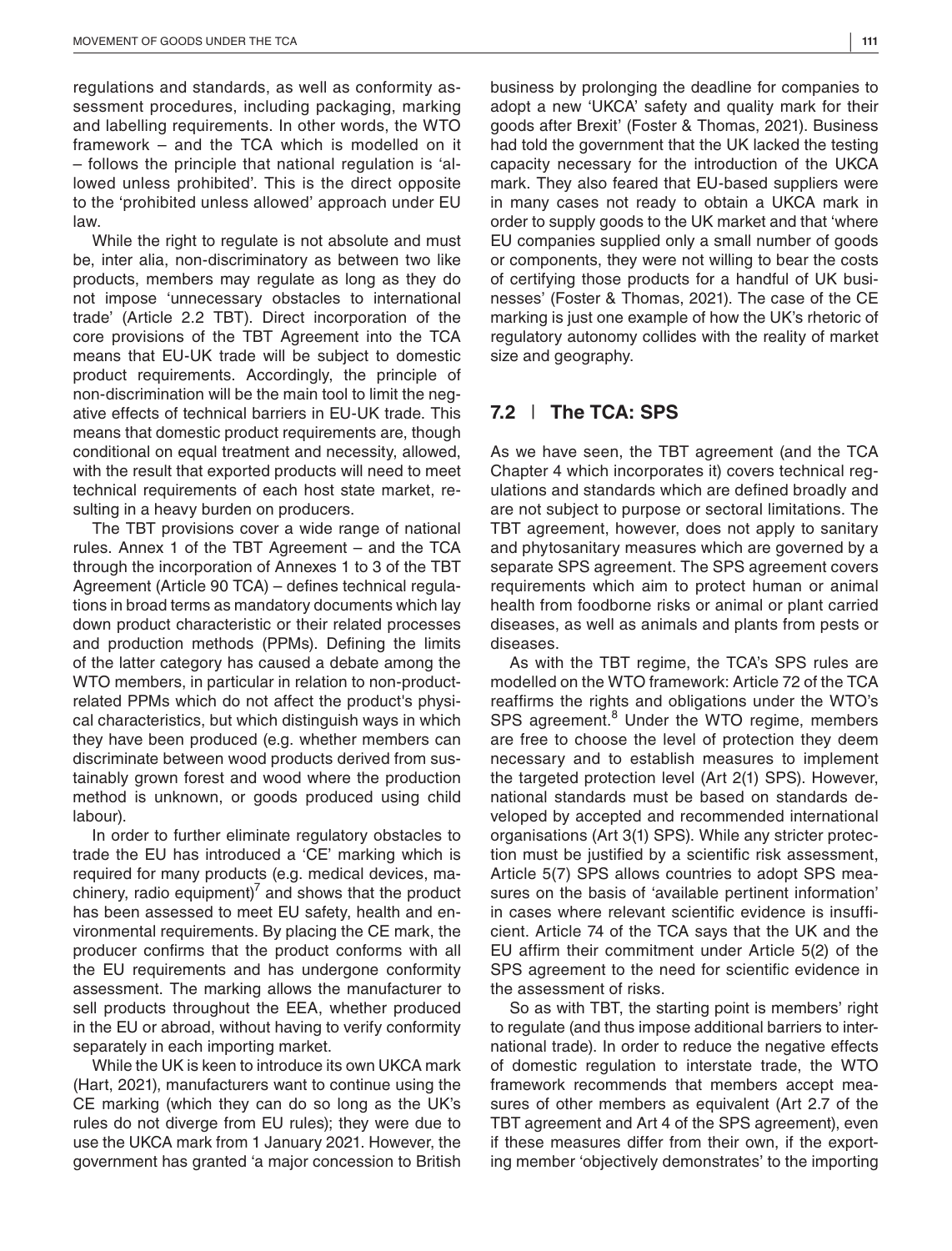state that its measures achieve an 'appropriate level of sanitary and phytosanitary protection'.

While the SPS agreement further encourages states to enter into bilateral agreements on recognition of the equivalence of specified SPS measures (Art 4 SPS), the UK's call to include an equivalence regime under the TCA was rejected by the EU. The EU's rejection of equivalence under the TCA is a policy choice. The absence of equivalence under the TCA means that the UK agricultural exporters are obliged to meet all EU SPS import requirements (and vice versa), significantly restricting trade, especially in agricultural products.<sup>8</sup> Further, as the House of Lords noted, the UK negotiators failed to secure an agreement to reduce physical checks to a predetermined low level, of the kind found in the EU–New Zealand veterinary agreement. The level of random physical checks for SPS products imported to the EU is set between 30 per cent (for most meat, fish and dairy products) and 1 per cent for a small number of products including hay and straw (House of Lords,  $2021$ ).<sup>10</sup>

The result is that the TCA offers little more in terms of eliminating technical barriers to trade than the parties would have been subject to under the WTO rules in case of a no deal situation. This means significant paperwork to show that all of the EU's SPS regulations have been met. The House of Lords select committee report, *Beyond Brexit: trade in goods*, reproduces a diagram showing the level of paperwork now required post Brexit for the export to the EU of organic products of animal origin to the EU (Figure 1).

## **8** | **MUTUAL RECOGNITION**

#### **8.1** | **EU law**

While equivalence is a tool developed under the WTO framework to reduce the negative effects of domestic regulation, free movement of goods under EU law is based on another highly significant trade liberalisation principle – that of mutual recognition. We explained above that under EU law free movement of goods is based on market access – national measures which hinder intra-Union trade are prohibited unless one of the derogations applies. In the landmark *Cassis de Dijon* (*Rewe Zentral*, 1979) case the Court of Justice established the principle of mutual recognition which replaced dual regulation of a product (by both the home and host state) with single regulation (home state) (Schütze, 2021). In this case the Court famously ruled that a product imported from another member state must in principle be admitted to the territory of the host member state if it has been lawfully produced. This means that it conforms to rules and processes of manufacture that are customarily and traditionally accepted in the exporting country, and is marketed in the territory of the exporting country.

#### **8.2** | **Mutual recognition agreements (MRAs)**

Mutual recognition is immensely helpful to exporting producers because it reduces the burden of complying with different regulatory requirements of importing states. Given its significance to trade liberalisation, mutual recognition has become an instrument of economic cooperation in the EU in respect of, inter alia, professional qualifications and also passporting of financial services.

Its use has extended beyond the EU, particularly in respect of mutual recognition agreements (MRAs) (Leinarte & Barnard, 2021). MRAs between trading partners facilitate market access by allowing a product produced and certified in state A to be exported to state B without undergoing additional testing in state B. States parties to an MRA recognise the competence of a designated testing body in the exporting country to perform the assessment on the basis of technical requirements of the importing country, and vice versa. Thus MRAs avoid duplicate testing in global trade without the need for the states to harmonise their technical requirements. Mutual recognition may be part of a trade agreement (integrated in the text of a (regional) FTA or as a separate agreement), $12$  or may constitute a standalone MRA (the preferred option in the majority of cases). According to 2016 OECD data, more than 130 MRAs have been concluded globally, most during the past several decades (Correia de Brito et al. 2016).

There are several types of MRAs. Most cover only conformity assessment, that is, as we saw above, they provide for the recognition of the competence of testing laboratories of state A (the exporting state) to issue certificates of compliance with state B's (the importing state) technical regulations and standards. This type of MRA, often referred to as 'traditional' MRAs of conformity assessment, does not provide for harmonisation of technical rules or recognition of each other's rules as equivalent.

In some limited cases, however, states negotiate 'enhanced' MRAs, which are based on equivalence or alignment of technical requirements. In this case, testing laboratories in state A approve products that meet state A's requirements, and State B recognises state A's requirements as equivalent (or, in case of regulatory alignment, state A and state B follow one same set of rules).

Mutual recognition of conformity assessment is in some cases included in the new generation EU FTAs. For example, CETA includes a protocol on the mutual acceptance of the results of conformity assessment which constitutes an MRA with the broadest sectoral coverage to date. Outside trade in goods, the EU's FTAs also include an arrangement for the future negotiation of an MRA of professional qualifications. For example, Article 11.3 of CETA provides that CETA's Joint Committee on Mutual Recognition of Professional Qualifications may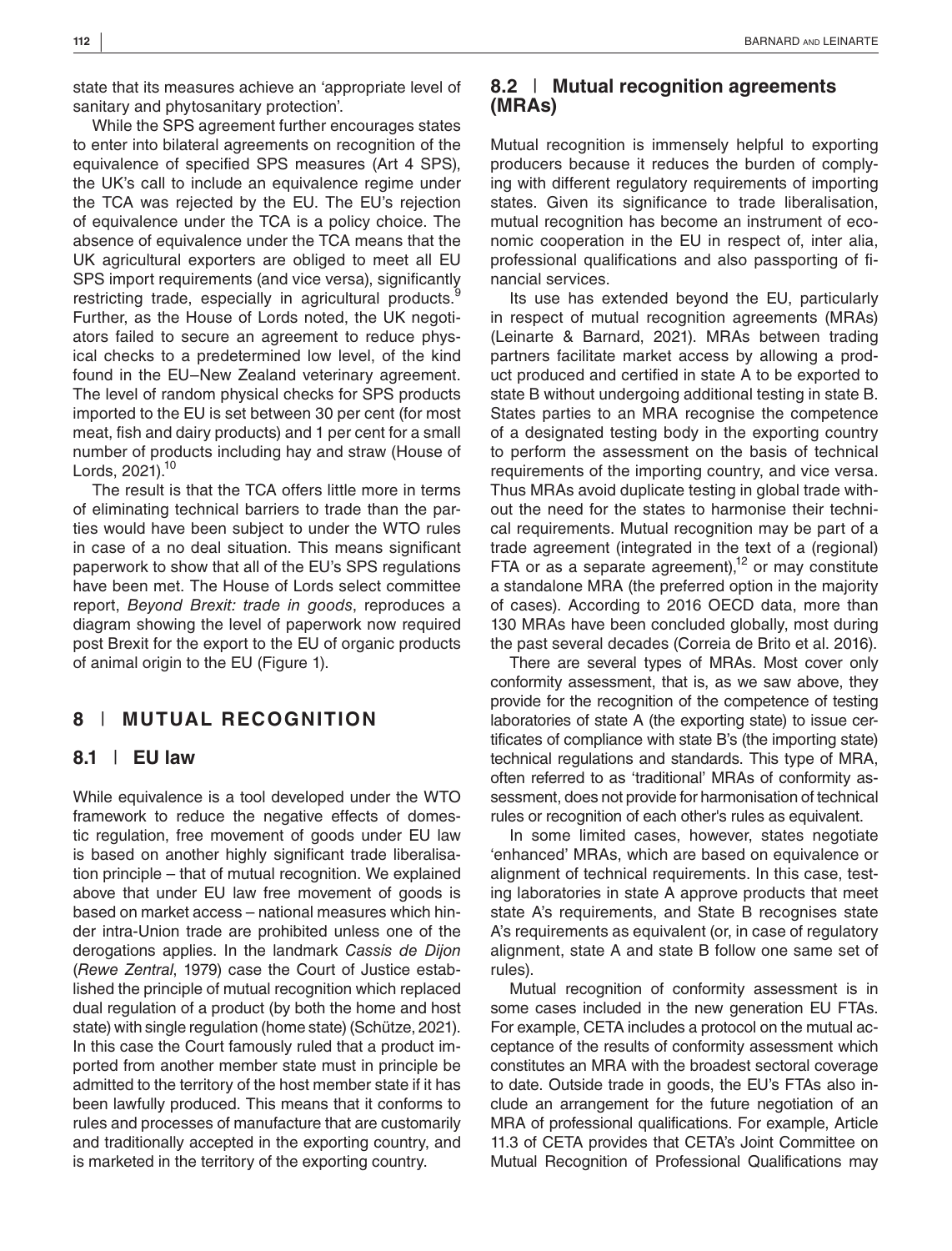

**FIGURE 1** Pre- and post-Brexit order process for organic products of animal origin with some products from a third party. *Source*:<https://publications.parliament.uk/pa/ld5801/ldselect/ldeucom/249/249.pdf><sup>11</sup>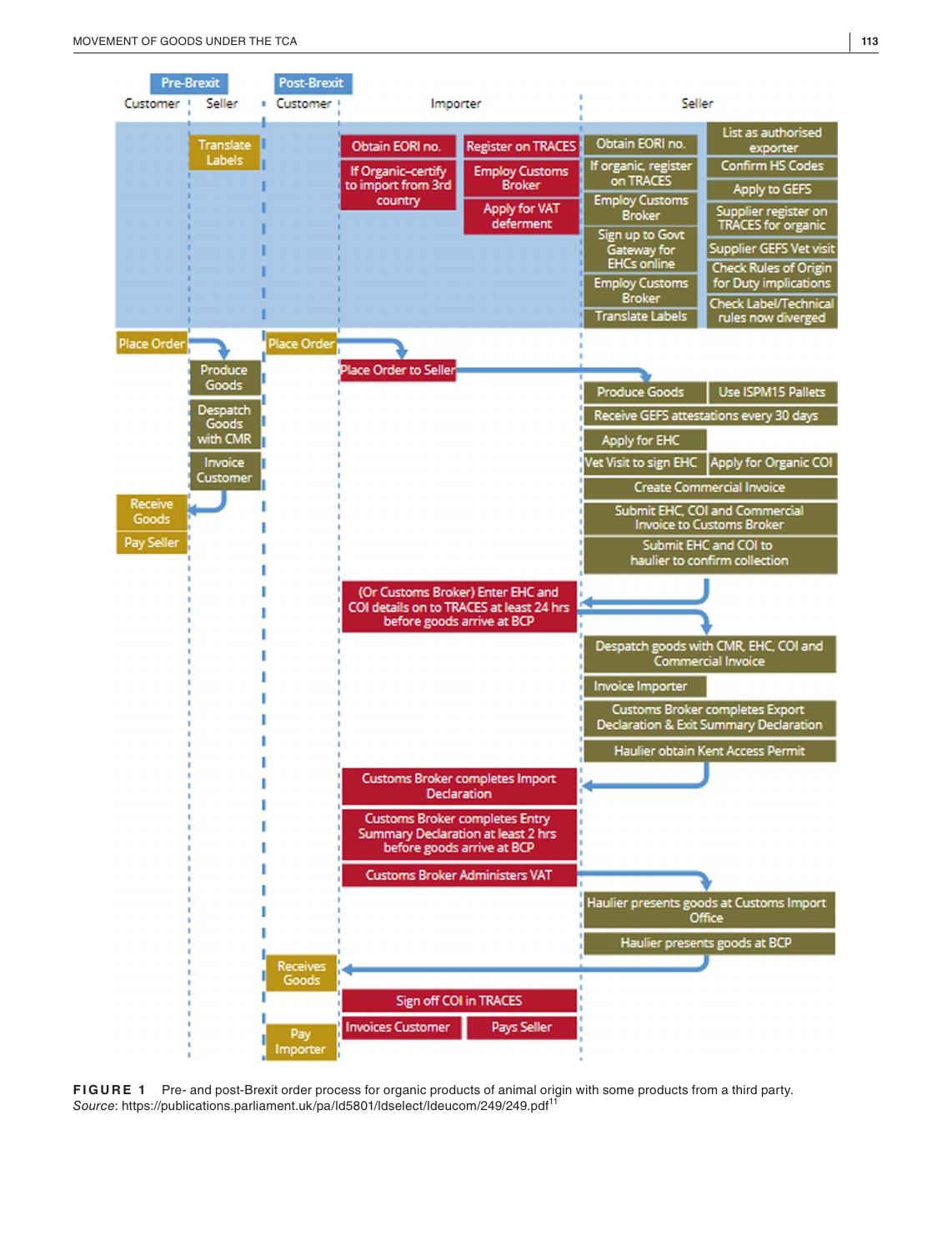conclude an MRA of professional qualifications following a recommendation of sectoral professional bodies.

#### **8.3** | **The position under the TCA**

Given the substantive benefits of mutual recognition to trade liberalisation it is of no surprise that the UK government wished to include an agreement on mutual recognition in the post-Brexit UK-EU trade relationship. An 'enhanced' MRA based on equivalence or alignment of technical requirements was not an option due to the UK's rejection of regulatory harmonisation (discussed above) and any role for the Court of Justice or the Commission. Prime Minister Boris Johnson did, however, call for the inclusion of a 'mutual recognition agreement focusing on conformity assessment, with full coverage of the relevant sectors' (Johnson, 2020b), that is, a standard MRA. In its draft FTA, the UK proposed to the EU that full mutual recognition of certification should apply to industrial goods (Annex 5-A).

However, as with its decision to refuse an equivalence regime for the elimination of technical barriers, the EU ruled out the possibility of offering the UK an MRA of conformity assessment (Crisp, 2020). As a result, the TCA does not include mutual recognition, placing a heavy burden on UK producers which will have to meet the regulatory requirements of each importing member state, as well as undergo testing of conformity in the EU by an EU accredited body, and vice versa (Ayele, 2021).

The TCA does, however, provide for a limited Supplier Declaration of Conformity (SDoC) regime. An SDoC is a written assurance by the supplier of a product of conformity with the applicable technical regulations of the import country (Fliess et al. 2008). The SDoC regime, however, is available only for low and medium risk products and only where this arrangement had existed prior to the TCA (Parliament, 2018). In addition, sectoral annexes provide specific measures 'designed to ease trade in the automotive, chemical, pharmaceutical, organic products and wine sectors' (Annexes 13–17). These provide 'mutual recognition of some practices or international regulations which in some cases remove the need for separate inspections, and in others simplify the required paperwork' (House of Lords, 2021, para 89). Further, in the chapter on customs and trade facilitation, Article 103(2)(g) TCA encourages the parties to develop cooperation in 'establishing mutual recognition of Authorised Economic Operator programmes to secure and facilitate trade'. AEO status is difficult to obtain and is a far cry from enhanced mutual recognition.

# **9** | **PRELIMINARY CONCLUSIONS**

The discussion above on some of the key features of the trade in goods regime under the TCA reveals just how far the TCA has moved from the EU notion of free movement of goods, with: (1) the focus on nondiscrimination rather than market access; and (2) freedom to impose technical barriers to trade unlimited by equivalence and mutual recognition. These characteristics place the TCA closer to the WTO model than a single market model. The result of the Brexit negotiation should not, however, come as a surprise. Free movement of goods under EU law is based on the elimination of regulatory barriers, which requires states to give up significant regulatory powers. Given that regaining regulatory autonomy was a key promise of Brexit, no form of free movement of goods was ever going to be on the menu. But the price is considerable bureaucracy. Staying in the EU's Single Market would have been the only way to avoid this. However, the position in respect of Northern Ireland is different.

#### **10** | **THE NORTHERN IRELAND PROTOCOL**

#### **10.1** | **The Brexit trilemma**

The parties were all committed to support peace in Northern Ireland and, specifically, to support the Good Friday Agreement which meant, in particular, that there should be no hard border between the north and south of Ireland. While the UK and Ireland were both members of the Single Market this was relatively easy to do; following Brexit this became significantly more challenging. In essence, the parties wanted to achieve three conflicting objectives:

- 1. no hard border between the north and south of Ireland;
- 2. no checks at the border between Great Britain and Northern Ireland; and
- 3. the UK to leave the EU's Customs Union and the Single Market.

This so-called Brexit trilemma (Kelemen, 2019) was in fact irresolvable. Theresa May's solution, when she was prime minister, was to keep the UK as a whole in the EU's Customs Union (thus avoiding most of the border checks) and Northern Ireland in the Single Market for goods. This solution meant that the third aspect of the trilemma was not satisfied and was rejected by the cabinet.

When Boris Johnson became prime minister in 2019, he opted for a different approach. He agreed to Northern Ireland staying in both the EU and the UK Customs Unions but that Great Britain would leave the EU's Customs Union and the Single Market. This was put into law by the Ireland/Northern Ireland Protocol, part of the Withdrawal Agreement. However, this decision inevitably meant there would be checks at the GB/NI border, since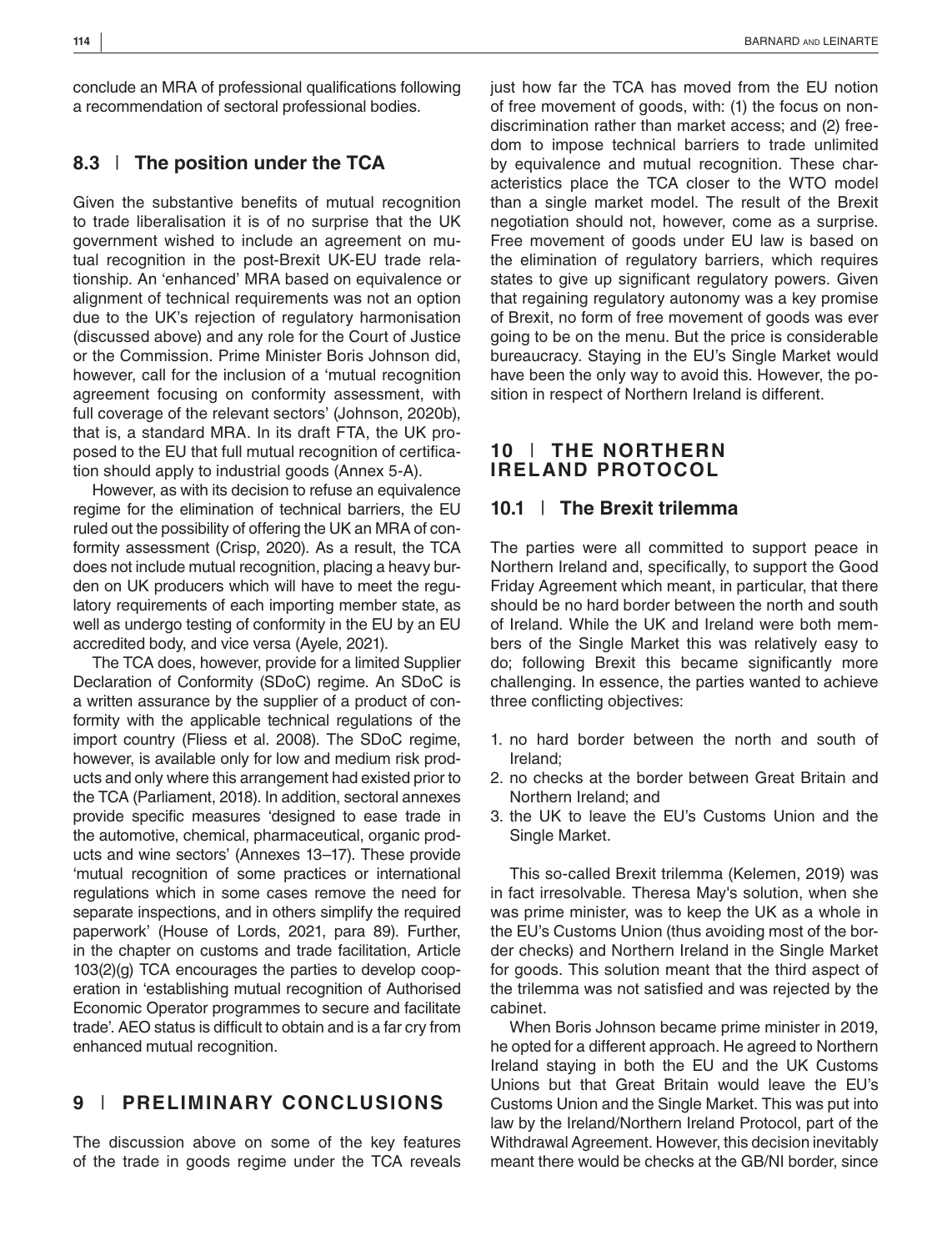goods produced in Great Britain going into Northern Ireland would potentially end up in the south (and thus in the EU). These goods would need to be checked to ensure they complied with all of the EU's TBT and SPS rules. Johnson famously denied this would be the case (Daly & Baynes, 2019) (and thus, in his mind, resolved the trilemma). The reality has been checks on the border (HM Government, 2021) which have proved deeply unpopular with the unionist community who object to a 'border down the Irish sea' (BBC, 2021).

# **10.2** | **Content of the Protocol**

Article 4 of the Northern Ireland Protocol (NIP) makes clear that 'Northern Ireland is part of the customs territory of the United Kingdom' – part of the UK Customs Union. This means that 'nothing in this Protocol shall prevent the United Kingdom from including Northern Ireland in the territorial scope of any agreements it may conclude with third countries, provided that those agreements do not prejudice the application of this Protocol'. Being in the UK Customs Union also means that 'No customs duties shall be payable for a good brought into Northern Ireland from another part of the United Kingdom' (Article 5(1) NIP) and that 'Nothing in this Protocol shall prevent the United Kingdom from ensuring unfettered market access for goods moving from Northern Ireland to other parts of the United Kingdom's internal market'.

Less clear presentationally, but legally very clear, is the extent to which Northern Ireland is embedded not just in the EU Customs Union but also, in reality, in parts of the EU's Single Market for goods. In respect of Northern Ireland's membership of the EU's Customs Union:

- **•** Article 5(3) provides that 'Legislation as defined in point (2) of Article 5 of Regulation (EU) No 952/2013 shall apply to and in the United Kingdom in respect of Northern Ireland'. This legal language disguises the (unpopular) reality (for some) that Northern Ireland remains in the EU Customs Union (because it is bound by Regulation 952/13, the Union Customs Code).
- **•** Article 5(5) of the Protocol says that 'Articles 30 and 110 TFEU shall apply to and in the United Kingdom in respect of Northern Ireland'. This means that there will be no customs duties and no discriminatory or protective taxation on Northern Irish goods going into the EU and vice versa.

In respect of Northern Ireland's membership of the EU's Single Market for goods:

**•** Article 5(5) provides that 'Quantitative restrictions on exports and imports shall be prohibited between the Union and Northern Ireland' (albeit there is no reference to measures having equivalent effect)

- Annex 2 lists over 300 measures most of the goods Single Market legislation, including on CE marking (see above). And the list is dynamic. So Northern Ireland is bound by any new legislation too.<sup>13</sup> Article 7(1) adds 'Without prejudice to the provisions of Union law referred to in Annex 2 to this Protocol, the lawfulness of placing goods on the market in Northern Ireland shall be governed by the law of the United Kingdom as well as, as regards goods imported from the Union, by Articles 34 and 36 TFEU'.
- **•** In respect of areas covered by the Protocol, Article 12(4) allows the commission to bring enforcement proceedings against the UK if there are breaches of EU law in Northern Ireland. Cases can also be brought in Northern Irish courts, as a result of the principle of direct effect (Article 4 WA); those courts can continue to make Article 267 TFEU references to the Court of Justice (Article 12(4) NIP). Northern Ireland courts are also bound to continue applying the case law of the Court of Justice in the areas covered by the Protocol, as they did before Brexit.

In addition, EU law applies in respect of electricity, VAT and excise (Article 8 NIP and Annex 3), and EU equality law (and perhaps some social law) will continue to operate directly (Article 2 NIP). The breadth of the rules on goods which apply to Northern Ireland and the fact that Northern Ireland is subject to the full range of EU enforcement, including direct effect, shows the level of integration of Northern Ireland into the EU Single Market.

#### **10.3** | **The operational problems with the Protocol**

Inevitably, there have been problems with the operation of the Protocol since the beginning. Particular problems have arisen in respect of those goods imported from Great Britain to Northern Ireland which are 'at risk of subsequently being moved into the Union' (Article 5(1) NIP). The presumption in Article 5(2) NIP is that all goods are 'considered to be at risk of subsequently being moved into the Union' unless certain criteria are satisfied, including that the good will not be subject to commercial processing in Northern Ireland. Goods at risk may be subject to tariffs. The joint committee was given the power to take two decisions on application of customs duties under Article 5(2):

1. the conditions under which a good brought into Northern Ireland from outside the EU is considered not to be subject to commercial processing (taking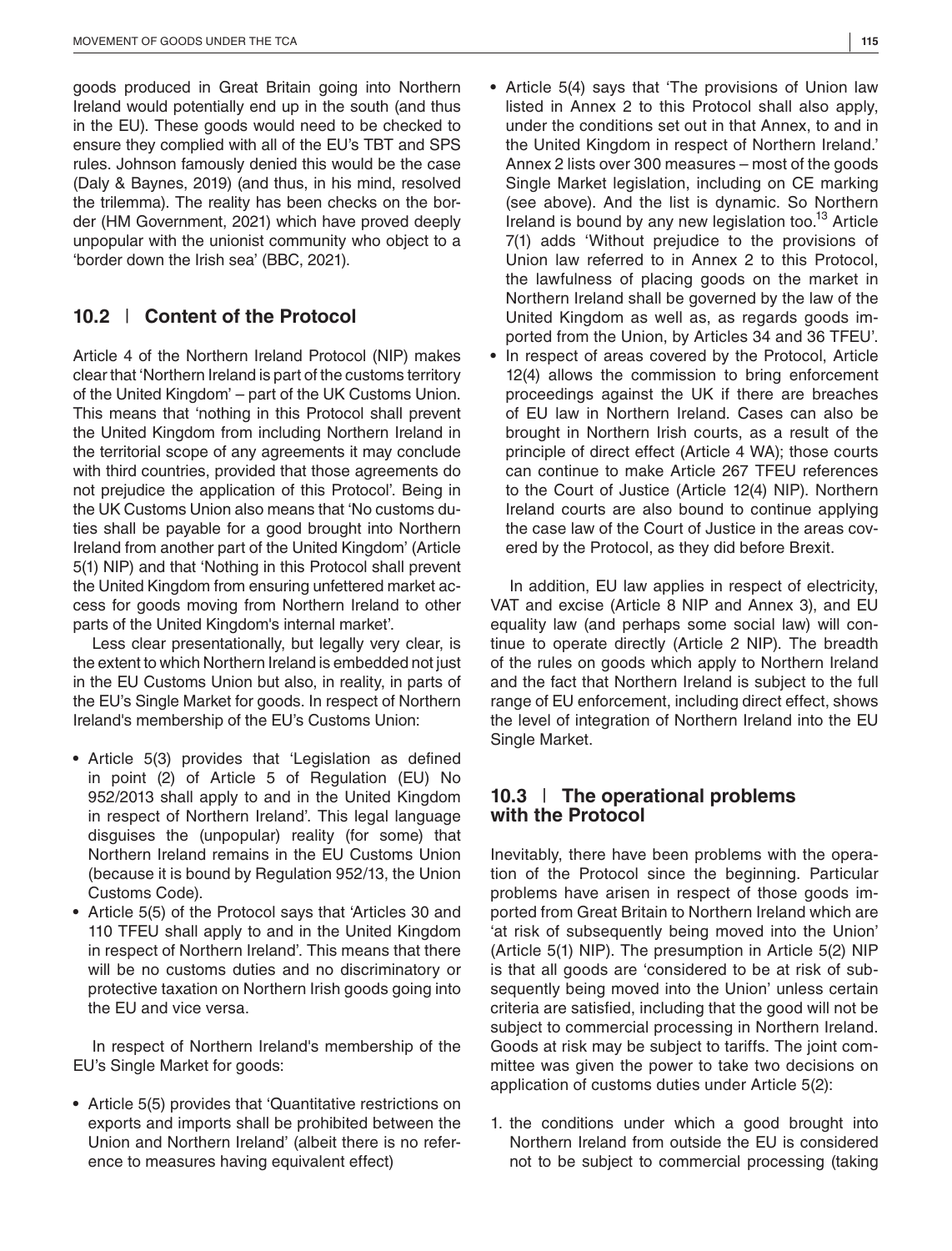into account e.g. the nature, scale and result of the processing); and

2. the criteria for determining whether a good brought into Northern Ireland from outside the EU is not 'at risk' of being subsequently moved into the EU.

These issues were resolved by joint committee decision 4/2020 (HM Government, 2020) in December 2020, just before the Trade and Cooperation Agreement was concluded.

The joint committee also issued a number of nonlegally binding declarations in areas outside those covered by the powers in Article 5(2) NIP, including a declaration on chilled meats which allows supermarkets to benefit from a six month grace period before having to comply with EU SPS rules for bringing in certain types of chilled meats, such as sausages, from Great Britain to Northern Ireland. At the time of writing, supermarkets have to bring these products through Border Control Posts (BCPs), have official certificates from UK authorities and carry a label saying 'these products from the United Kingdom may not be sold outside Northern Ireland' (Joint committee,  $2021$ ).<sup>14</sup> This grace period was extended by a further three months in June 2021 (European Commission, 2021b) and has now been extended indefinitely. The UK and the EU also agreed to a three month exemption for SPS paperwork (and checks) for supermarkets and their suppliers which the UK unilaterally extended until October 2021; they now have been suspended indefinitely.

The EU launched legal action against the UK government under Article 258 TFEU, as permitted by Article 12(4) NIP, and under the dispute resolution mechanism under the Withdrawal Agreement for breach of the duty of good faith because of the UK's decision to extend the grace periods unilaterally (European Commission, 2021c). It suspended those proceedings in July 2021.

The UK does not think the Northern Ireland Protocol is working well (HM Government, 2021). In essence, it thinks that NI is too much part of the EU's Single Market and not sufficiently part of the UK's internal market. It has made a number of proposals, including imposing the burden on traders to declare the destination of the goods for customs purposes, and, for SPS goods going to Ireland, it has proposed that the UK would undertake to enforce EU rules. It has also suggested a full dual regulatory regime: goods, whether manufactured or SPS, would be able to circulate in Northern Ireland if they met either UK or EU rules and were labelled accordingly. These proposals are being considered by the commission.

More radical suggestions have also been made. For example (Sargeant & Marshall, 2021):

**•** Some Northern Ireland political parties and the European Commission have proposed a UK–EU deal following the Swiss model. According to the EU, this

would remove 80 per cent of SPS checks as well as administrative burdens on traders from Great Britain selling goods into the EU. However, it would require the UK to agree to align with EU law in these areas, and likely sign up to some kind of EU oversight – a longstanding red line for the UK government.

**•** The UK government wants to agree to a UK–EU equivalence agreement, like that between the EU and New Zealand, in which both sides certify their rules and regulations as being equivalent to each other to streamline border processes for agri-food. Such an agreement would not remove the need for paperwork or checks altogether: all products of animal origin would still require veterinary certificates and incur the associated costs, and EU bans on chilled meats such as sausages would also still apply. It could, however, simplify the process and reduce the frequency of physical inspections of products to around 1 per cent. The UK was hoping to reach such an agreement through the future relationship negotiations, which ultimately led to the TCA in December 2021, but was unsuccessful.

# **11** | **CONCLUSIONS**

This article has shown the extent to which the TCA's regime on goods differs from the EU's regime since it is a free trade agreement based largely on WTO rules. This has satisfied the eurosceptics. For business it is much less clear. As political commentator Rafael Behr succinctly puts it:

> There are signs of reality penetrating government. Plans to impose a UK-only quality mark have been postponed by a year. Keeping the European CE certification would be more practical for manufacturers, and rejecting it deters investment. But in Eurosceptic theology, recognising a Brussels standard would be an act of submission unworthy of a sovereign state. Since that is an article of faith for this government, these problems can only be deferred, never resolved.

> > (Behr, 2021)

These problems become more acute when the question of Northern Ireland is factored in. It has an uncomfortable foot in both camps. The CE scheme will carry on operating there (although possibly in tandem with a UKCA mark if the EU accepts a dual regulatory regime approach, as proposed in the White Paper). Northern Ireland goods are also subject to an additional UK(NI) marking. The paperwork (much of which is done online) is a burden for business. This will become more acute now that the UK has introduced its own checks. Movement of goods is going to be interesting for a while.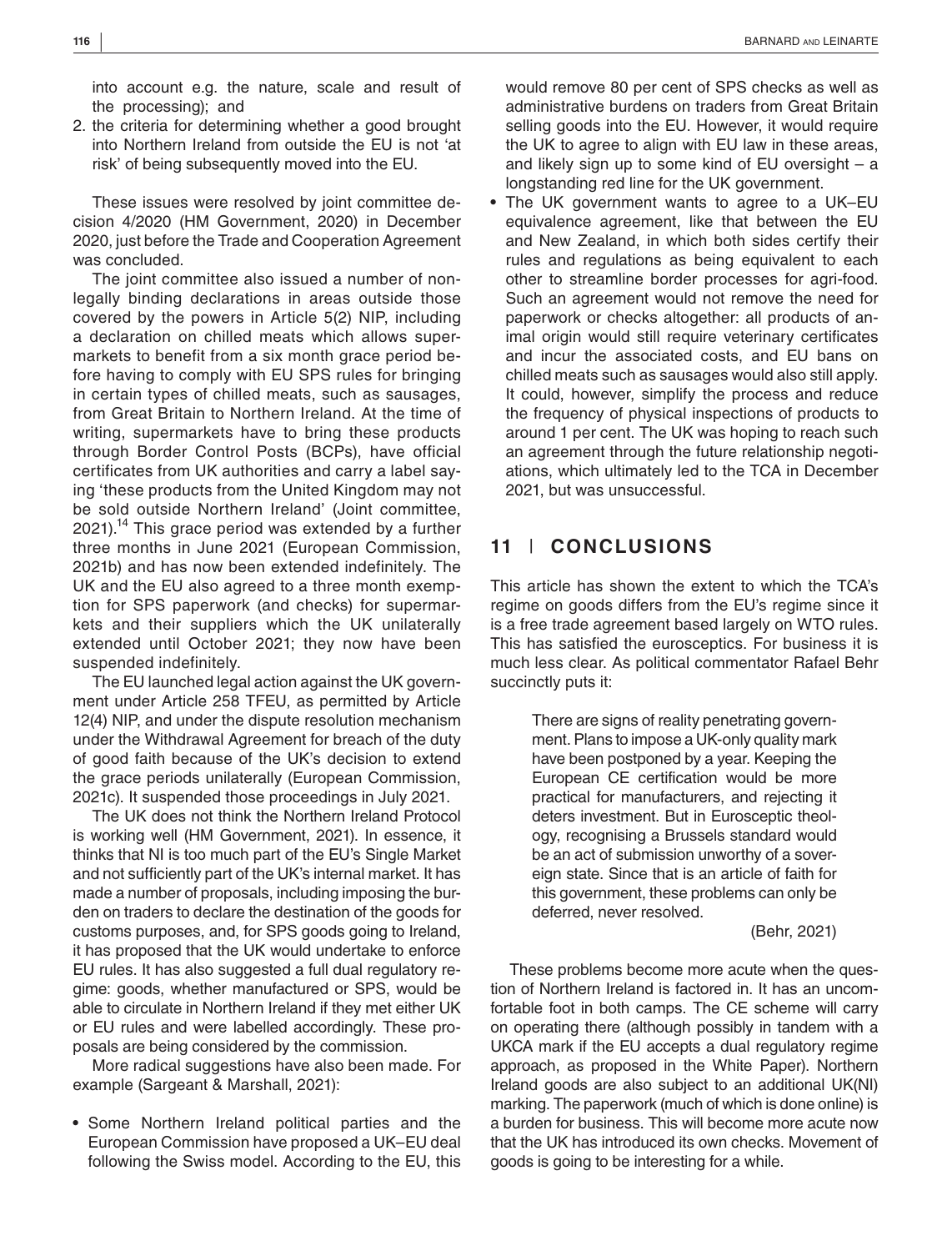#### **ENDNOTES**

- 1. In its legal form, the TCA was concluded as an association agreement under Article 217 of the Treaty on the Functioning of the European Union. However, due to the similarity of the TCA's trade chapters to free trade agreements, the TCA is typically analysed by comparing its trade rules with those under free trade agreements.
- 2. See Michel Barnier's famous 'staircase' diagram: Accessed 15th October 2021.
- 3. Famously, the Court ruled that MEEs are measures which 'directly or indirectly' hinder intra-Union trade, see para 5.
- 4. The 27 Member States of the EU are subject to one single schedule for the Union.
- 5. As the House of Lords notes, while these goods may be eligible for duty relief (allowing the trader to apply for a reimbursement for the cost of the tariff), or can be re-consigned under Transit (meaning that they are considered not to have left the EU's customs territory), we were told that these processes 'are burdensome and may not be a viable option for many firms'.
- 6. SPS measures differ from TBT in that they are limited to measures which are aimed at protection of human, animal and plant life and health, such as food safety regulations and standards.
- 7. The CE marking requirement applies to products covered by the New Approach Directives, see [https://ec.europa.eu/growth/singl](https://ec.europa.eu/growth/single-market/goods/new-legislative-framework_en) [e-market/goods/new-legislative-framework\\_en](https://ec.europa.eu/growth/single-market/goods/new-legislative-framework_en) (Accessed 15th October 2021).
- 8. 'The Parties reaffirm their rights and obligations under the SPS Agreement. This includes the right to adopt measures in accordance with Article 5(7) of the SPS Agreement.'
- 9. The UK was granted 'national listed status' separately from the conclusion of the TCA, which means that UK exports to the EU of live animals and products of animal origin can continue, albeit with greater customs formalities needing to be satisfied, see [https://](https://www.allenovery.com/en-gb/global/news-and-insights/publications/brexit-certainty-at-last-an-overview-of-the-new-eu-uk-trading-relationship://www.allenovery.com/en-gb/global/news-and-insights/publications/brexit-certainty-at-last-an-overview-of-the-new-eu-uk-trading-relationship) [www.allenovery.com/en-gb/global/news-and-insights/publicatio](https://www.allenovery.com/en-gb/global/news-and-insights/publications/brexit-certainty-at-last-an-overview-of-the-new-eu-uk-trading-relationship://www.allenovery.com/en-gb/global/news-and-insights/publications/brexit-certainty-at-last-an-overview-of-the-new-eu-uk-trading-relationship) [ns/brexit-certainty-at-last-an-overview-of-the-new-eu-uk-trading](https://www.allenovery.com/en-gb/global/news-and-insights/publications/brexit-certainty-at-last-an-overview-of-the-new-eu-uk-trading-relationship://www.allenovery.com/en-gb/global/news-and-insights/publications/brexit-certainty-at-last-an-overview-of-the-new-eu-uk-trading-relationship)[relationship](https://www.allenovery.com/en-gb/global/news-and-insights/publications/brexit-certainty-at-last-an-overview-of-the-new-eu-uk-trading-relationship://www.allenovery.com/en-gb/global/news-and-insights/publications/brexit-certainty-at-last-an-overview-of-the-new-eu-uk-trading-relationship) Accessed 15th October 2021.
- 10. It also noted that 'The EU introduced full SPS controls on imports from the UK on 1 January 2021, whereas the UK is phasing in controls on imports from the EU. (para. 110).
- 11. CMR (Convention on the Contract for the International Carriage of Goods by Road' in English), GEFS (Groupage Export Facilitation Scheme: [https://www.gov.uk/government/publications/groupage](https://www.gov.uk/government/publications/groupage-export-facilitation-scheme-application://www.gov.uk/government/publications/groupage-export-facilitation-scheme-application)[export-facilitation-scheme-application\)](https://www.gov.uk/government/publications/groupage-export-facilitation-scheme-application://www.gov.uk/government/publications/groupage-export-facilitation-scheme-application), EORI ('Economic Operators Registration and Identification number) EHC (export health certificate), BCP (border control post), TRACES (trade control and expert system), COI (certificate of inspection: [https://webgate.ec.europa.](https://webgate.ec.europa.eu/cfcas3/tracesnt-webhelp/Content/E_COI/I. How to create a new COI .htm://webgate.ec.europa.eu/cfcas3/tracesnt-webhelp/Content/E_COI/I. How to create a new COI .htm) [eu/cfcas3/tracesnt-webhelp/Content/E\\_COI/I.%20How%20to%20](https://webgate.ec.europa.eu/cfcas3/tracesnt-webhelp/Content/E_COI/I. How to create a new COI .htm://webgate.ec.europa.eu/cfcas3/tracesnt-webhelp/Content/E_COI/I. How to create a new COI .htm) [create%20a%20new%20COI%20.htm\)](https://webgate.ec.europa.eu/cfcas3/tracesnt-webhelp/Content/E_COI/I. How to create a new COI .htm://webgate.ec.europa.eu/cfcas3/tracesnt-webhelp/Content/E_COI/I. How to create a new COI .htm). See also [https://www.gov.](https://www.gov.uk/guidance/transporting-goods-between-great-britain-and-the-eu-by-roro-freight-guidance-for-hauliers) [uk/guidance/transporting-goods-between-great-britain-and-the-eu](https://www.gov.uk/guidance/transporting-goods-between-great-britain-and-the-eu-by-roro-freight-guidance-for-hauliers)[by-roro-freight-guidance-for-hauliers](https://www.gov.uk/guidance/transporting-goods-between-great-britain-and-the-eu-by-roro-freight-guidance-for-hauliers) Accessed 15th October 2021.
- 12.For example, an upgraded New Zealand Closer Economic Partnership, which entered into force on 1 January 2020.
- 13.To be precise the applicable legislation and other acts are listed in Annexes to the Protocol. Where a listed act is amended or replaced by a decision of the EU, the act as amended or replaced automatically applies in the UK in respect of Northern Ireland. Where the EU adopts a new act deemed relevant to the Protocol, the EU and the UK decide whether to add it the relevant annex to the Protocol. This is done by Decision of the Joint Committee [\(https://www.qub.](https://www.qub.ac.uk/sites/post-brexit-governance-ni/ProtocolMonitor/TheProtocolEUanddomesticlaw/JointCommitteeDecisionsandDeclarations/) [ac.uk/sites/post-brexit-governance-ni/ProtocolMonitor/TheProtoco](https://www.qub.ac.uk/sites/post-brexit-governance-ni/ProtocolMonitor/TheProtocolEUanddomesticlaw/JointCommitteeDecisionsandDeclarations/) [lEUanddomesticlaw/JointCommitteeDecisionsandDeclarations/\)](https://www.qub.ac.uk/sites/post-brexit-governance-ni/ProtocolMonitor/TheProtocolEUanddomesticlaw/JointCommitteeDecisionsandDeclarations/) Accessed 15th October 2021.
- 14.For a full list of the declarations, see [https://www.qub.ac.uk/sites/](https://www.qub.ac.uk/sites/post-brexit-governance-ni/ProtocolMonitor/TheProtocolEUanddomesticlaw/JointCommitteeDecisionsandDeclarations/://www.qub.ac.uk/sites/post-brexit-governance-ni/ProtocolMonitor/TheProtocolEUanddomesticlaw/JointCommitteeDecisionsandDeclarations/) [post-brexit-governance-ni/ProtocolMonitor/TheProtocolEUan](https://www.qub.ac.uk/sites/post-brexit-governance-ni/ProtocolMonitor/TheProtocolEUanddomesticlaw/JointCommitteeDecisionsandDeclarations/://www.qub.ac.uk/sites/post-brexit-governance-ni/ProtocolMonitor/TheProtocolEUanddomesticlaw/JointCommitteeDecisionsandDeclarations/) [ddomesticlaw/JointCommitteeDecisionsandDeclarations/](https://www.qub.ac.uk/sites/post-brexit-governance-ni/ProtocolMonitor/TheProtocolEUanddomesticlaw/JointCommitteeDecisionsandDeclarations/://www.qub.ac.uk/sites/post-brexit-governance-ni/ProtocolMonitor/TheProtocolEUanddomesticlaw/JointCommitteeDecisionsandDeclarations/)

#### **REFERENCES**

- Ayele, Y., Gasiorek, M., Holmes, P., Jerzewska, A. & Walmsley, S. (2021) Taking stock of the UK-EU Trade and Cooperation Agreement: trade in goods. Briefing Paper 52, UK Trade Policy Observatory. Available from: [https://blogs.sussex.ac.uk/uktpo/](https://blogs.sussex.ac.uk/uktpo/publications/taking-stock-of-the-uk-eu-trade-and-cooperation-agreement-trade-in-goods/) [publications/taking-stock-of-the-uk-eu-trade-and-cooperatio](https://blogs.sussex.ac.uk/uktpo/publications/taking-stock-of-the-uk-eu-trade-and-cooperation-agreement-trade-in-goods/) [n-agreement-trade-in-goods/](https://blogs.sussex.ac.uk/uktpo/publications/taking-stock-of-the-uk-eu-trade-and-cooperation-agreement-trade-in-goods/) [Accessed 21st October 2021].
- Barnard, C. (2019) *The substantive law of the EU: the four freedoms*, 6th edition. Oxford: Oxford University Press.
- Barnard, C. (2021) The missing ingredient in *Cassis de Dijon*: an exercise in legal archaeology. In: Albors-Llorens, A., Barnard, C. & Leucht, B. (Eds.) *Cassis de dijon: 40 years on*. Oxford: Hart Publishing.
- BBC (2021) *EU condemns Northern Ireland Brexit port staff 'threats'* [online], 2 February. Available from: [https://www.bbc.co.uk/](https://www.bbc.co.uk/news/uk-northern-ireland-55901429) [news/uk-northern-ireland-55901429](https://www.bbc.co.uk/news/uk-northern-ireland-55901429) [Accessed 21st October 2021].
- Behr, R. (2021) Brexit is a failure: but, to remainers' frustration, it's not a spectacular one. The Guardian [online], 24 August. Available from: [https://www.theguardian.com/commentisf](https://www.theguardian.com/commentisfree/2021/aug/24/brexit-failure-remainers-shelves-empty-eu) [ree/2021/aug/24/brexit-failure-remainers-shelves-empty-eu](https://www.theguardian.com/commentisfree/2021/aug/24/brexit-failure-remainers-shelves-empty-eu)  [Accessed 21st October 2021].
- 'Commission of the European Communities v Italian Republic (trailers)'. (2009) Case C-110/05. European Court Reports 2009 I-00519. ECLI:EU:C:2009:66.
- Correia de Brito, A., Kauffmann, C. & Pelkmans, J. (2016) The contribution of mutual recognition to international regulatory cooperation. *OECD Regulatory Policy Working Paper No 2*. Paris: OECD Publishing. Available from: [https://doi.org/10.1787/5jm56](https://doi.org/10.1787/5jm56fqsfxmx-en) [fqsfxmx-en](https://doi.org/10.1787/5jm56fqsfxmx-en)
- Criminal proceedings against Bernard Keck and Daniel Mithouard. (1993) Joined cases C-267/91 and C-268/91. European Court Reports 1993 I-06097. ECLI:EU:C:1993:905.
- Crisp, J. (2020) European Commission rejects call for UK testing labs to certify products for export to EU market. The Telegraph [online], 14 May. Available from: [https://www.telegraph.co.uk/](https://www.telegraph.co.uk/news/2020/05/14/european-commission-rejects-call-uk-testing-labs-certify-products/) [news/2020/05/14/european-commission-rejects-call-uk-testi](https://www.telegraph.co.uk/news/2020/05/14/european-commission-rejects-call-uk-testing-labs-certify-products/) [ng-labs-certify-products/](https://www.telegraph.co.uk/news/2020/05/14/european-commission-rejects-call-uk-testing-labs-certify-products/) [Accessed 21st October 2021].
- Daly, P. & Baynes, M. (2019) Johnson tells Northern Ireland businesses to 'bin' customs forms. Belfast Telegraph [online], 8 November. Available from: [https://www.belfasttelegraph.co.uk/](https://www.belfasttelegraph.co.uk/news/northern-ireland/johnson-tells-northern-ireland-businesses-to-bin-customs-forms-38674258.html) [news/northern-ireland/johnson-tells-northern-ireland-busin](https://www.belfasttelegraph.co.uk/news/northern-ireland/johnson-tells-northern-ireland-businesses-to-bin-customs-forms-38674258.html) [esses-to-bin-customs-forms-38674258.html](https://www.belfasttelegraph.co.uk/news/northern-ireland/johnson-tells-northern-ireland-businesses-to-bin-customs-forms-38674258.html) [Accessed 21st October 2021].
- Diebold, N. (2011) Standards of non-discrimination in international economic law. *International and Comparative Law Quarterly*, 60(4), 831–865.
- European Commission. (2019) *Revised text of the Political Declaration setting out the framework for the future relationship between the European Union and the United Kingdom*, 17 October. Available from: [https://ec.europa.eu/info/sites/default/](https://ec.europa.eu/info/sites/default/files/revised_political_declaration.pdf) [files/revised\\_political\\_declaration.pdf](https://ec.europa.eu/info/sites/default/files/revised_political_declaration.pdf) [Accessed 21st October 2021].
- European Commission. (2021a) *EU-UK Trade and Cooperation Agreement: guidance on distribution centres*. 5 February. Available from: [https://ec.europa.eu/taxation\\_customs/syste](https://ec.europa.eu/taxation_customs/system/files/2021-04/eu-uk_tca_2021_guidance_on_uk_distribution_centers.pdf) [m/files/2021-04/eu-uk\\_tca\\_2021\\_guidance\\_on\\_uk\\_distributi](https://ec.europa.eu/taxation_customs/system/files/2021-04/eu-uk_tca_2021_guidance_on_uk_distribution_centers.pdf) [on\\_centers.pdf](https://ec.europa.eu/taxation_customs/system/files/2021-04/eu-uk_tca_2021_guidance_on_uk_distribution_centers.pdf) [Accessed 21st October 2021].
- European Commission. (2021b) *Protocol on Ireland / Northern Ireland: statement by the European Commission following the UK's request to extend the grace period for chilled meats*. 17 June. Available from: [https://ec.europa.eu/commission/](https://ec.europa.eu/commission/presscorner/detail/en/STATEMENT_21_3060) [presscorner/detail/en/STATEMENT\\_21\\_3060](https://ec.europa.eu/commission/presscorner/detail/en/STATEMENT_21_3060) [Accessed 21st October 2021].
- European Commission. (2021c) *Withdrawal Agreement: Commission sends letter of formal notice to the United Kingdom for breach of its obligations under the Protocol on Ireland and Northern Ireland*, *Press release*, 15 March. Available from: [https://](https://ec.europa.eu/commission/presscorner/detail/en/IP_21_1132)